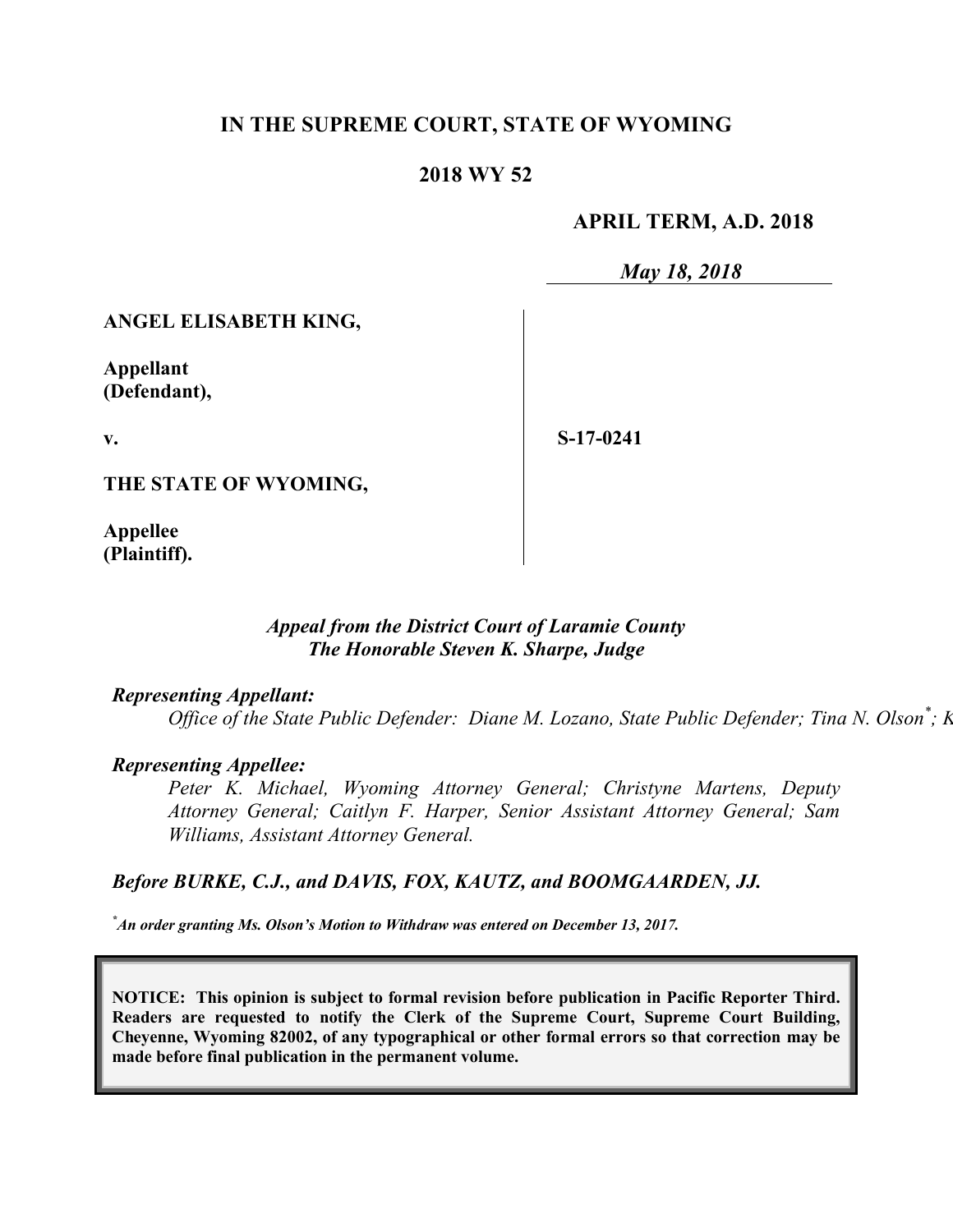## **BOOMGAARDEN, Justice.**

 $\overline{a}$ 

[¶1] Appellant, Angel Elisabeth King, seeks reversal of her felony conviction following a jury trial for one count of sexual exploitation of a child – possession of child pornography. She contends the prosecutor committed misconduct in rebuttal closing argument by making arguments not supported by the evidence. We affirm.

#### **ISSUE**

[¶2] Ms. King raises a single issue on appeal, which we restate as follows: Did the prosecutor commit misconduct during closing argument by arguing a theory of the case not supported by the evidence?

## **FACTS**

[¶3] A jury convicted Ms. King of one count of sexual exploitation of a child – possession of child pornography, in violation of Wyo. Stat. Ann. § 6-4-303(b)(iv) and (d) (Lexis Nexis 2017). She was acquitted of two counts of accessory before the fact for aiding and abetting in her boyfriend Clinton Woods' second-degree sexual abuse of her minor daughter,  $D.O.1$  Ms. King was sentenced to three to five years of incarceration, suspended in favor of five years of supervised probation.

[¶4] At trial, the State introduced evidence of sexual encounters D.O. had with Mr. Woods and two photographs of D.O.'s nude body found on Ms. King's phone. Specific to Ms. King's conviction, D.O. testified that just prior to her fourteenth birthday, on the way home from a trip to Fort Collins, Ms. King asked D.O. to take nude photographs of herself on Ms. King's phone for Mr. Woods. D.O. eventually complied with Ms. King's request and testified she had never used Ms. King's phone beyond that one occasion. D.O. was not aware of any software on her own phone that would have allowed her to share photographs taken on her phone with Ms. King's phone. D.O. also testified the photographs she took with her own phone were stored on the phone itself.

[¶5] The State also presented the testimony of Detective Chris Girany, who conducted the digital search of Ms. King's phone. Detective Girany testified the phone he searched was activated on August 24, 2014, and the nude photographs of D.O. were taken on a different phone on December 21, 2013. Detective Girany explained, the photographs at issue were stored in the Google "Picasa" photo album application, which backed up the photographs on a separate cloud server. He stated the cloud storage for the Picasa photo

<sup>1</sup> This Court affirmed Mr. Woods' convictions for second and third degree sexual abuse of D.O. in *Woods v. State*, 2017 WY 111, 401 P.3d 962 (Wyo. 2017). Additional facts related to this case are set forth in that opinion.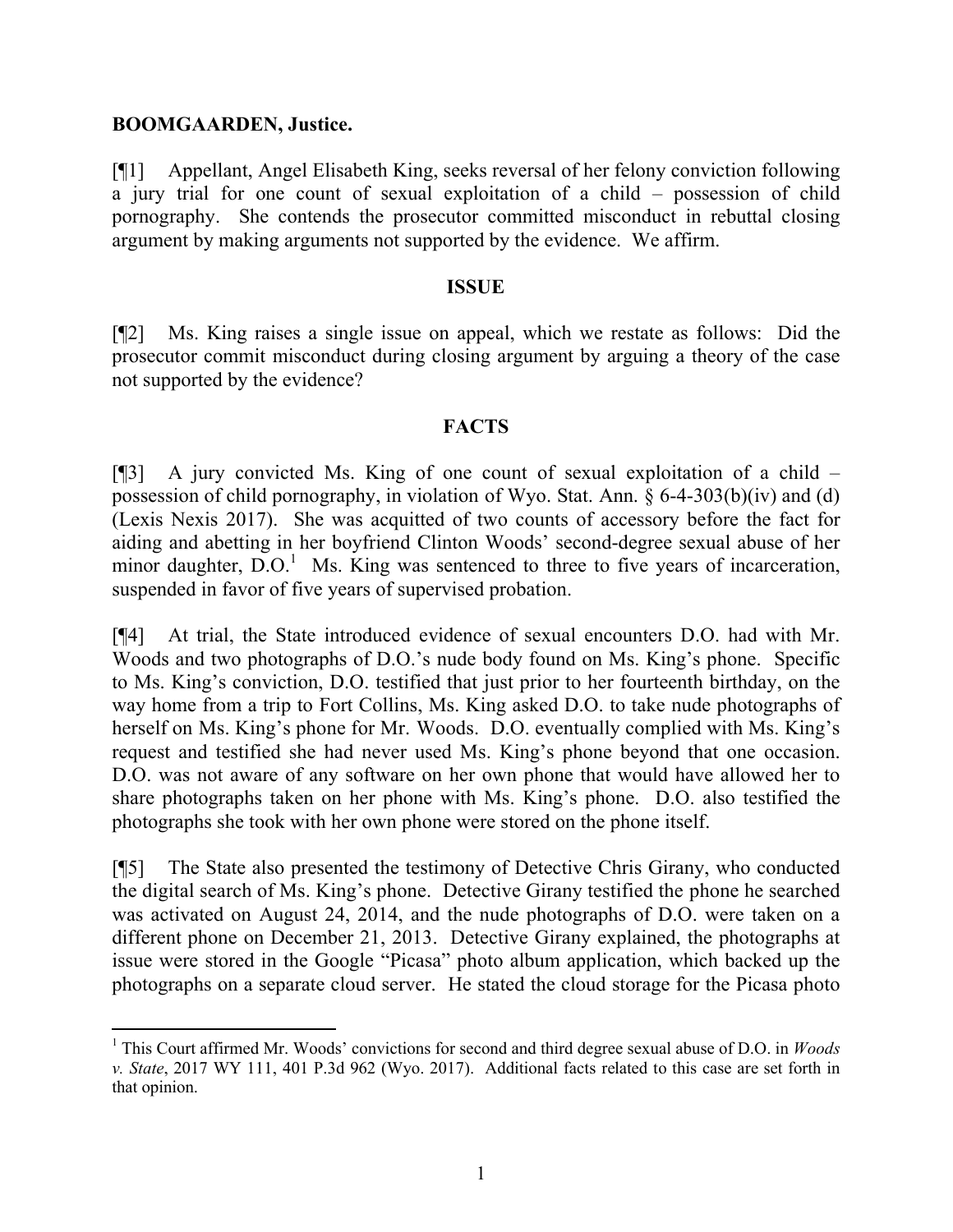album was associated with an email account matching King's. When the phone he searched was initialized, the process would have included inputting the email account information to access the backed-up photographs, which were uploaded to the cloud from another phone logged in under the same account.

[¶6] Ms. King testified she used the same email account for her phone and her children's phones, including D.O.'s. She admitted she periodically reviewed the photographs in her electronic photo album, but denied she gave D.O. her phone and asked D.O. to take the pictures. Ms. King denied any knowledge the nude photos of D.O. existed.

[¶7] With regard to the two counts of aiding and abetting the second-degree sexual abuse of a minor, the charges for which Ms. King was ultimately acquitted, D.O. testified that, between December 2013 and August 2014, Ms. King asked D.O. to join in Ms. King's and Mr. Woods' sexual relationship on at least three occasions. On redirect examination, D.O. clarified that on the trip back from Fort Collins in December 2013, when Ms. King had first suggested that D.O. join in her sexual relationship with Mr. Woods, D.O. and Ms. King had discussed D.O.'s sexual encounters with D.O.'s boyfriend at the time. D.O. testified that during that discussion Ms. King "made up the point that since I wasn't a virgin anymore, that it shouldn't – I shouldn't have to worry about being with [Woods], because being with [Woods] I would be safe and protected, and I wouldn't have to worry about being hurt or outside." D.O. also testified her first sexual encounter with her boyfriend at the time occurred outside on the roof of a building.

[¶8] The prosecutor argued in closing, Ms. King possessed the nude photographs both by storage on the cloud server and the actual presence of the picture on Ms. King's old phone and new phone. The prosecutor asked the jury to examine D.O.'s testimony concerning Ms. King's request that D.O. take the photographs using Ms. King's old phone to find Ms. King knowingly possessed the photographs. The prosecutor urged the jury to rely on D.O.'s description of her sexual encounters with Mr. Woods in reaching its decision on the two counts of aiding and abetting the second-degree sexual abuse of a minor.

[¶9] In his closing argument, defense counsel generally argued D.O. was not a credible witness and that D.O.'s testimony Ms. King had encouraged the sexual encounters with Mr. Woods were antithetical to Ms. King's testimony that, as a victim of sexual abuse herself, she was fiercely protective of D.O. Specific to the sexual exploitation charge, defense counsel argued, based on Detective Girany's testimony, there was at most a fifty percent chance the nude photographs of D.O. originated from Ms. King's old phone and the mere fact the pictures were downloaded onto her new phone from the cloud did not satisfy the "knowingly" element of the charge. He asked the jury to remember that Ms.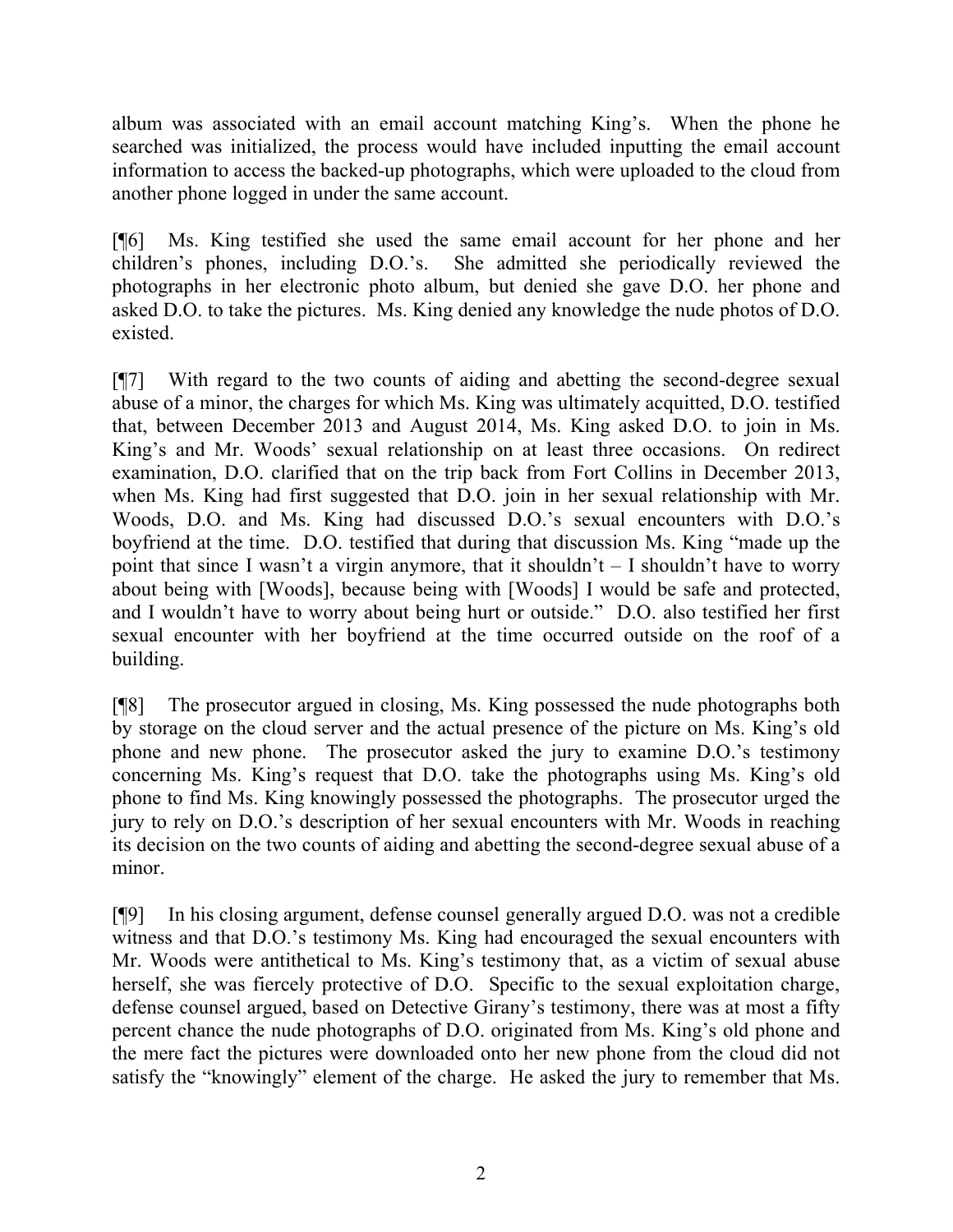King testified she never saw the photographs and would have "freaked out" had she seen them.

[¶10] In rebuttal closing, after addressing the alleged inconsistencies in both D.O.'s and Ms. King's testimony, and without referring to any specific charges against Ms. King, the prosecutor explained the State's theory:

> There is this idea that the State has a theory. Well, we haven't really heard what that theory is, have we? So here is the State's theory folks.

> Back in the fall of 2013 D.O. revealed to her mother that she was having sex with C.S. [D.O.'s boyfriend], one-time, other sexual activity with him but not sexual intercourse. They got into a fight. There were subsequent fights.

> She wanted her belly button pierced for her  $14<sup>th</sup>$  birthday, and so they traveled down to Fort Collins on December 21 to have that done. And there is photographic evidence documenting that trip. And the photographs, the EXIF data, documents the time of that trip. Fairly closely to what D.O. told you she recalled that – how she recalled it happening.

> During the trip back, there was another fight, this time between – over the fact that – well, there were a couple different versions. Whether or not it was that D.O. was wanting to have her mom take the young kids and go away so she could have sex with her boyfriend – that's within the affidavit – or whether or not she had had sex already and was telling her mother, or whether or not it was that her mother wanted her to have sex with Mr. King. [sic]

> Now a protective mother wants to protect her daughter, but she knows that her daughter is having sex. She doesn't like it. She wants to make it safe. Maybe she knows that her daughter is going to continue doing it. So she suggests that her daughter joins her with her boyfriend because that will be safe.

At that point during the prosecutor's remarks, defense counsel objected to this argument, asserting there was no testimony to support it. Defense counsel stated, "I understand that he's explaining a theory. But I don't think there was any testimony about making it safe. So I guess these are facts not in evidence." In response to the objection, the district court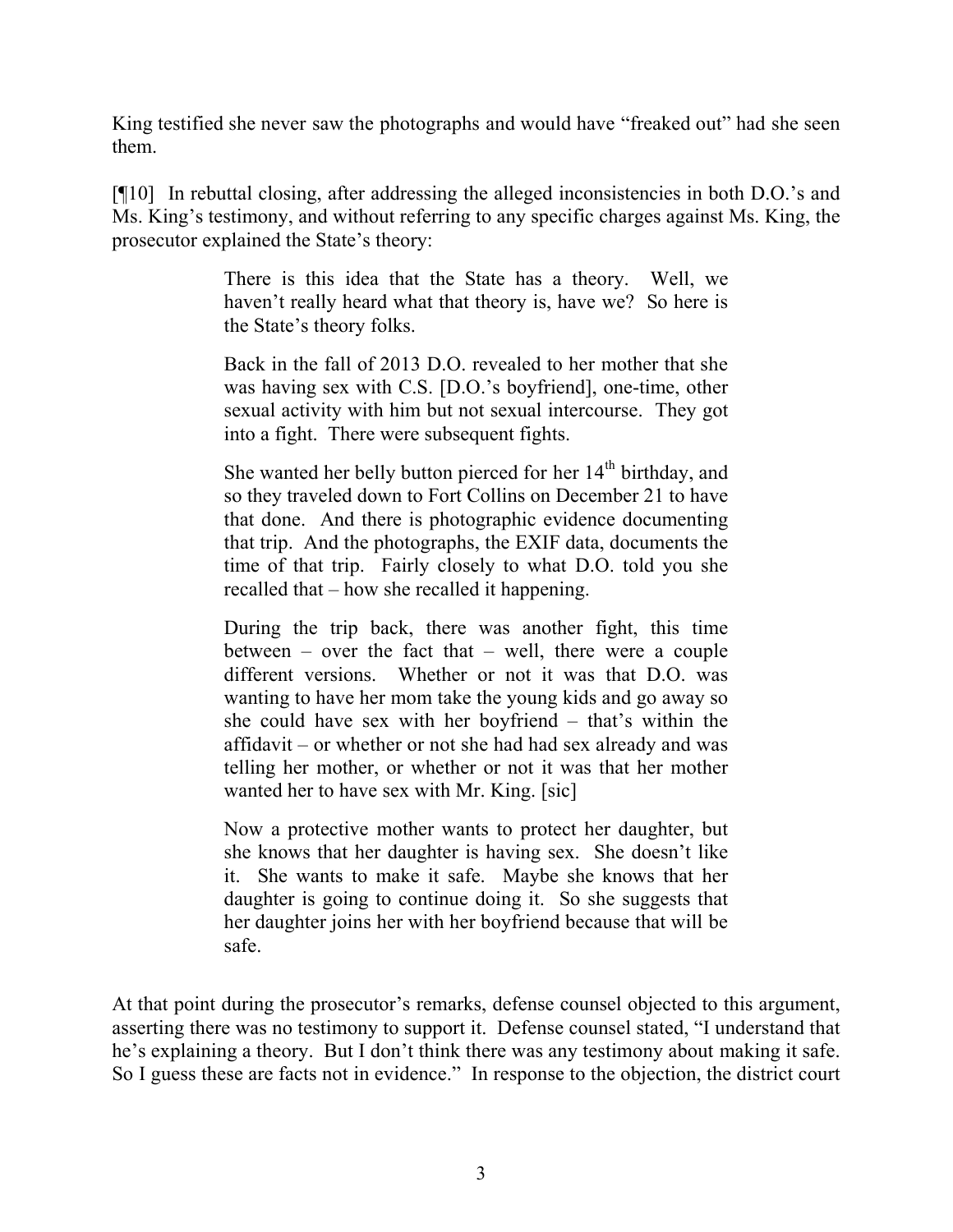informed the jury that statements of attorneys are not evidence and jurors are to rely on their collective recollection of the evidence.

## **STANDARD OF REVIEW**

[¶11] Where, as here, defense counsel has raised a prosecutorial misconduct objection at trial, we apply a harmless error standard of review. *Gonzalez-Ochoa v. State*, 2014 WY 14, ¶ 15, 317 P.3d 599, 604 (Wyo. 2014). However, before we consider whether the error was harmless, we must first find there was an error. *Id*. ¶ 15, 317 P.3d at 604 (citing *Hughes v. State*, 658 P.2d 1294, 1296 (Wyo. 1983)). Where the prosecutorial misconduct claim is one of improper argument, we are required to consider the challenged statement in the context of the entire closing argument. *Bustos v. State*, 2008 WY 37, ¶ 9, 180 P.3d 904, 907 (Wyo. 2008); *see also Phillips v. State*, 2007 WY 25, ¶¶ 8-9, 151 P.3d 1131, 1134 (Wyo. 2007). Error occurs if, during closing argument, the prosecutor intentionally misstates the evidence. No error occurs if the prosecutor argues reasonable inferences from the evidence presented. *Bustos*, ¶¶ 9-10, 180 P.3d at 907-08.

#### **DISCUSSION**

[¶12] The State argues Ms. King's issue on appeal is moot, because the prosecutor's allegedly improper closing argument related only to the State's theory on the two charges of aiding and abetting second-degree abuse of a minor and because the jury acquitted Ms. King of those two charges. Considering the challenged statements in the context of the prosecution's entire closing argument, the record does not support the State's assertion that the challenged statements related only to the State's theory on the two charges of aiding and abetting second-degree abuse of a minor. The prosecution's initial closing argument outlined the State's evidence as to the elements of each of the counts for which Ms. King had been charged. In contrast, at the beginning of the prosecution's rebuttal closing argument, the prosecutor focused on D.O.'s and Ms. King's credibility and confirmed it is the jury's job to determine the credibility of all of the witnesses. After addressing alleged inconsistencies in both D.O.'s and Ms. King's testimony, the prosecutor explained the "State's theory" for the first time. The prosecutor then proceeded to summarize the State's evidence regarding the alleged sexual activity between D.O. and Mr. Woods, the evidence regarding the nude photographs of D.O., and the relative weight of the evidence presented to the jury, without further attributing the "State's theory" to any particular charge or line of evidence. Reviewing the challenged statements regarding the "State's theory" in the context of the prosecutor's initial and rebuttal closing arguments, we reject the State's suggestion that the challenged statements related only to charges from which Ms. King was acquitted. Accordingly, we will not disregard Ms. King's appeal as moot.

[¶13] Proceeding to the merits of Ms. King's prosecutorial misconduct claim, as noted above, on redirect examination, D.O. recounted the rancorous discussion she had with